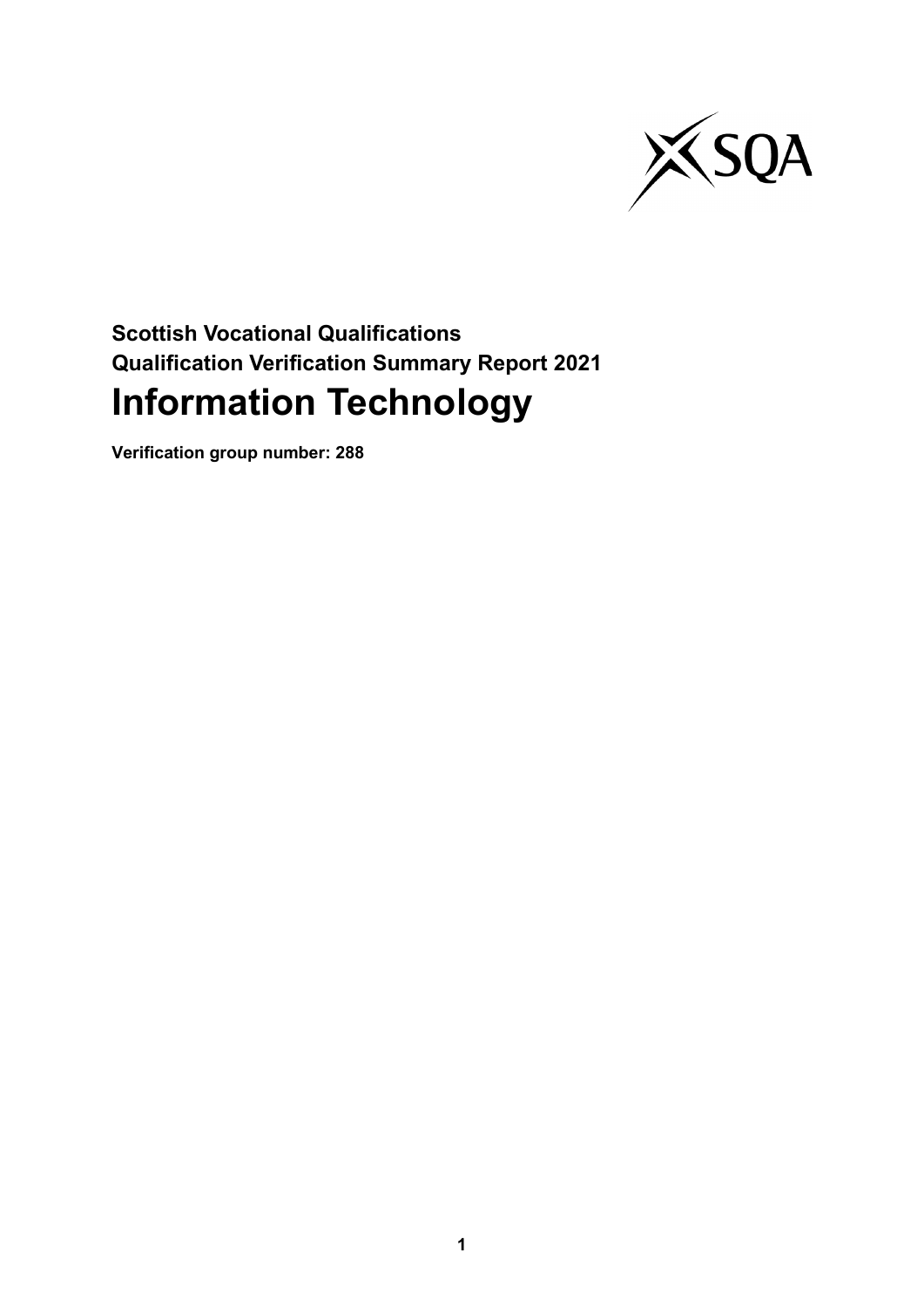### **Introduction**

There was a reduction in activity this session in both the number of visits and the number of candidate portfolios that were available. Most activity was slightly later than normal to allow for more evidence to be generated. Many centres reported that the overall impact of the pandemic had not caused any detriment to the candidate journey. In many centres the move to remote activity has been seamless, and all centres now operate e-portfolios.

Centres had faced a number of challenges in delivery and assessing this session. It was evident they had worked hard to provide a service throughout the pandemic and to support candidate activity to a high standard.

The new virtual visit model was adopted throughout and this worked well. Evidence was reviewed in advance, and the verification visit allowed further discussion. High confidence was reported in all visits.

Many centres had allocations for both Computing groups (288 – Information Technology, and 357 – Computer Science). Where possible, the two events were conducted as one. Two reports were generated with differences relating to the actual units looked at. Therefore, there will be similarities between this report and the report for Computer Science.

- HC35 04 Health and Safety in IT & Telecoms
- H3AH 04 Testing IT & Telecoms Systems 3
- H3C4 04 Personal Effectiveness 2
- H39F 04 Personal Effectiveness 3
- H3AP04 IT & Telecoms Fault Diagnosis 2
- H3B0 04 IT & Telecoms System Security 2
- H3B6 04 Working with IT & Telecoms hardware and equipment 2
- H7D8 04 Principles of Information Security Testing
- H39M 04 Customer Care for IT and Telecoms Professionals 2
- H7D1 04 Carrying Out Information Security Incident Management Activities 2
- H3B1 04 IT & Telecoms System Security 3

### **Category 2: Resources**

#### **Criterion 2.1: Assessors and internal verifiers must be competent to assess and internally verify, in line with the requirements of the qualification.**

Staff at all centres undertook appropriate professional and vocational continuing professional development (CPD) activities. Training in cyber security was noted in a number of centres as being the main vocational activity. Activity in supporting candidates with additional needs has also been noted as being undertaken by staff at a few centres. There was evidence in a few centres of this being put into action by updating learning materials.

CPD records were completed effectively by staff at all centres. This is well documented and show a range of activity.

Most assessors and verifiers within centres hold L&D qualifications, but it was noted that there are a few who have older qualifications.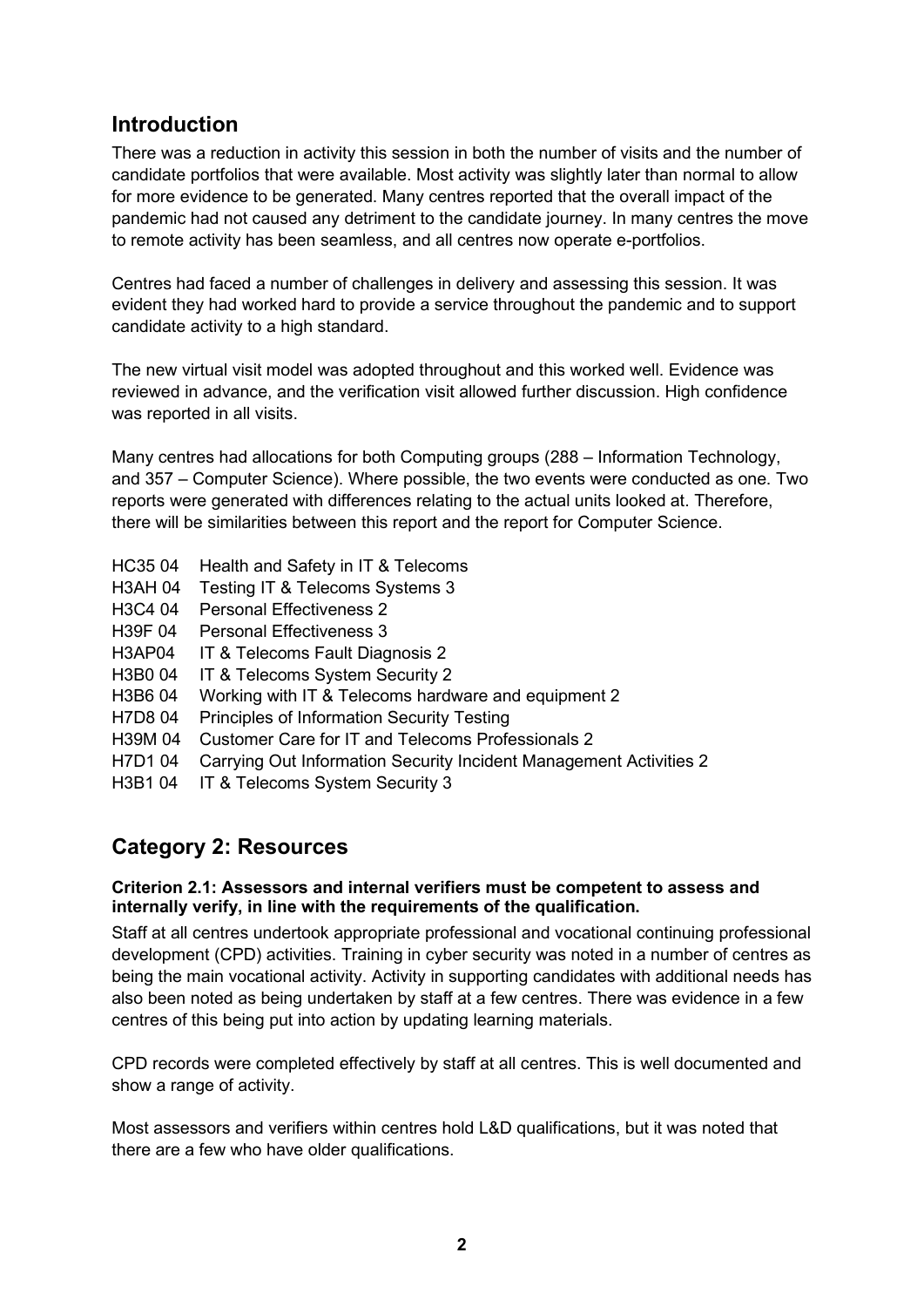#### **Criterion 2.4: There must be evidence of initial and ongoing reviews of assessment environments; equipment; and reference, learning and assessment materials.**

Most centres had evidence of additional review being carried out to support remote working. In some instances centres had adapted their quality manual to include procedures for remote working.

Additional standardisation meetings had been held in almost all centres to discuss any adaptations to assessment that may have been necessary. In most cases it was found that adaptations were not required. Most adaptation came from rearranging the assessment schedule.

A few centres had sourced equipment for candidates working from home and provided this on a loan basis to enable continuation and completion of their award.

All centres are now using e-portfolios. These range from commercially available systems to centre devised systems. This allows for a range of types of assessment to be stored, and it is evident from reports that the range of assessment types appears to be varied. Evidence of recorded discussion was available in many instances. This provided a good record of professional discussion and was stored within the e-portfolio. The use of e-portfolios has also enabled cross-assessment, where evidence can be indexed to a number of assessment elements.

Some centres have made use of virtual learning environments (VLEs) for storing learning materials and activity. Platforms include Google Classroom and Moodle. There was evidence in a few centres that materials are being adapted as a result of recent training such as dyslexia and the use of assistive technologies.

### **Category 3: Candidate support**

#### **Criterion 3.2: Candidates' development needs and prior achievements (where appropriate) must be matched against the requirements of the award.**

All centres have established procedures for candidate selection. Many centres work with employers, with the employer having the final say on selection. Centres help to match suitability to job roles and qualifications and prepare candidates for interview.

In a few cases, there was evidence of recognition of prior learning and this was used to place the candidate on the appropriate level of the award.

Candidate induction procedures were available electronically and in some cases stored within a section of the e-portfolio.

#### **Criterion 3.3: Candidates must have scheduled contact with their assessor to review their progress and to revise their assessment plans accordingly.**

In all cases, candidates had increased contact with their assessor. It appears that assessors took on a greater support role to support remote learning and working from home. In all cases, candidates have regular scheduled contact with their assessor to review their progress and assessment plans. However, in almost all cases, centres had increased this contact to reduce the timeframe. There was evidence to suggest that many changes had been made to unit and assessment scheduling.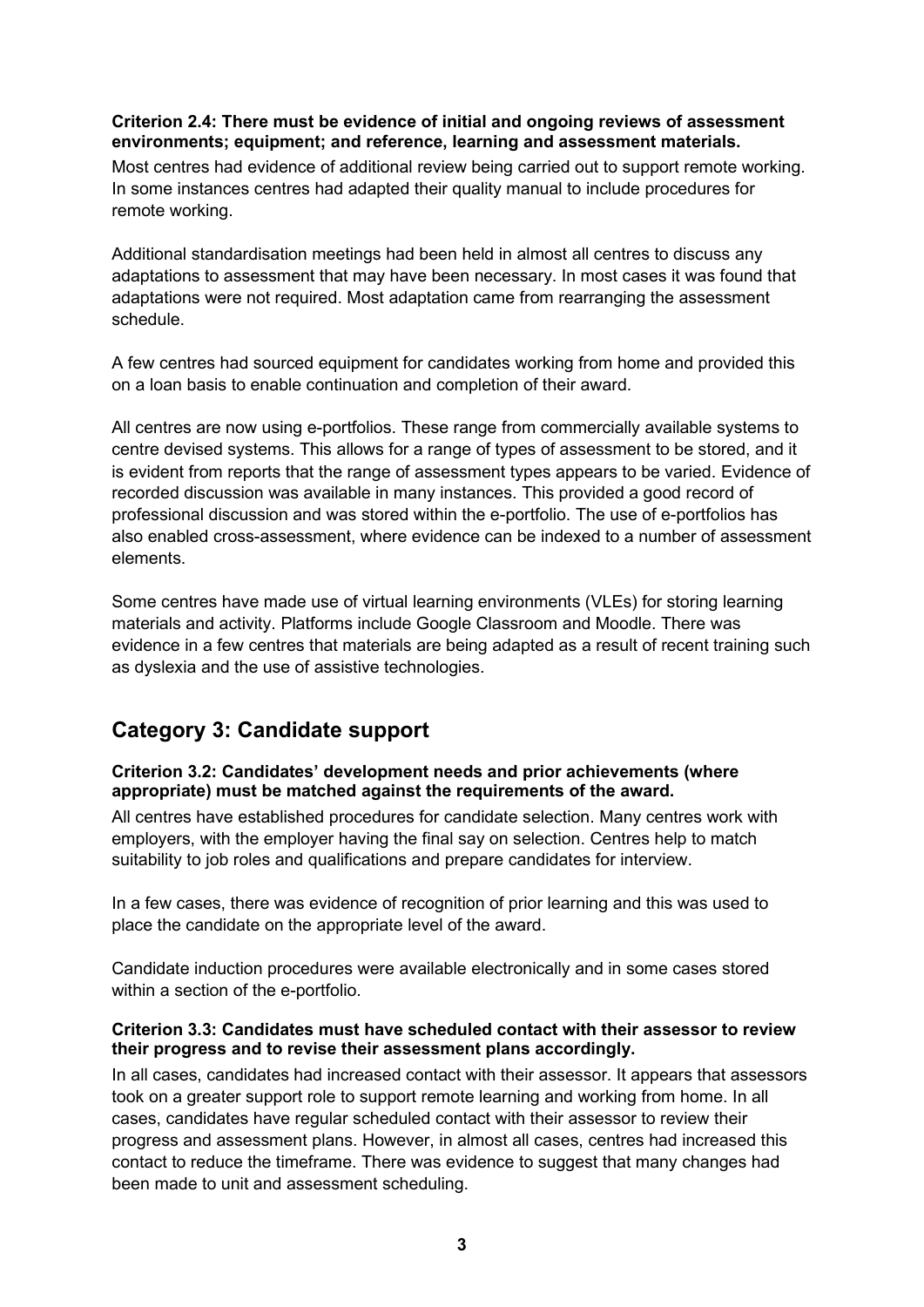In all cases, feedback for assessment evidence was available for candidates. In many cases this was very supportive and provided an effective means for candidates to evaluate their own performance.

### **Category 4: Internal assessment and verification**

#### **Criterion 4.2: Internal assessment and verification procedures must be implemented to ensure standardisation of assessment.**

All centres have robust, well established and clearly understood quality policies and procedures to support assessment and verification. In all cases, these were stored electronically and easily accessible to all. Sections aimed at assessors, verifiers and candidates provide sufficient detail for smooth implementation.

In all cases it was noticed that increased standardisation activity had taken place to review any changes required to assessment. In most cases it was reported that very few changes were needed.

All centres carry out a three stage verification process, and evidence was available for each stage and demonstrated this being carried out. In some cases additional comments during verification was extensive and provided good feedback for assessors, particularly new assessors.

In all cases, verification of assessment evidence had been carried out effectively and in line with centre procedure. In a few cases, due to smaller numbers involved, centres surpassed their sampling policy.

#### **Criterion 4.3: Assessment instruments and methods and their selection and use must be valid, reliable, practicable, equitable and fair.**

In all cases, assessment requirements are clearly understood and applied.

In work-based activity, all centres make use of SQA checklists and evidence requirements as a framework for evidence. Practical competences are demonstrated by evidence generated within a job role and matched to the assessment element. In most cases, the required evidence is discussed so that the candidate knows what is required and what would be deemed suitable.

Knowledge and understanding is assessed with a wide range of assessment methods, resulting in a range of types of assessment evidence from written research to recorded question and answer activity.

One centre delivering the Foundation Apprenticeship had devised a holistic instrument of assessment that covered all evidence requirements for the award. This was a well written and quality assured assessment and provided an excellent approach to assessment.

#### **Criterion 4.4: Assessment evidence must be the candidate's own work, generated under SQA's required conditions.**

In almost all instances candidate work had been generated during work-based activity and was therefore original and clearly the candidate's own work. A candidate declaration of own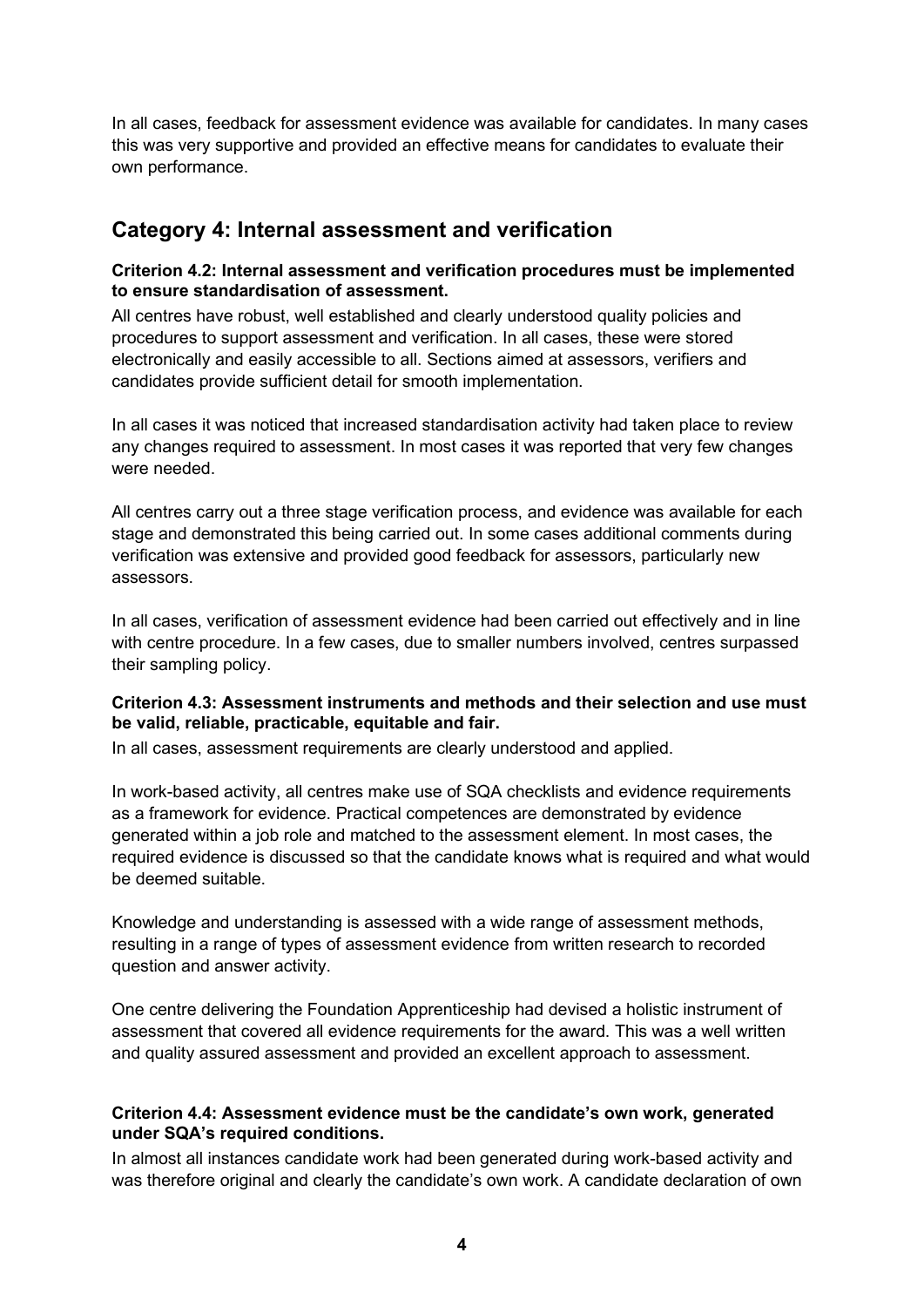work is signed at induction, and all centres have appropriate plagiarism and malpractice documentation.

Assessment conditions were found to be adhered to in all cases.

#### **Criterion 4.6: Evidence of candidates' work must be accurately and consistently judged by assessors against SQA's requirements.**

All centres have a good understanding of the level of work required by candidates. In many cases, evidence is produced beyond the required standard. Candidates in the workplace are required to demonstrate a professionalism in their work. Assessors in all cases do not judge against other candidates.

All assessment decisions were found to be appropriate and accurate and consistent. In almost all cases, assessor feedback provided a thorough insight into the making decisions.

#### **Criterion 4.7: Candidate evidence must be retained in line with SQA requirements.**

All centres are aware of SQA's retention policy. Most need to retain evidence beyond the period required by SQA so that they meet other bodies' requirements.

All centres have secure digital storage. In some instances, there is additional authentication for access to evidence.

#### **Criterion 4.9: Feedback from qualification verifiers must be disseminated to staff and used to inform assessment practice.**

All centres are aware of the requirement to disseminate external verification feedback to staff. There is evidence in standardisation meeting agendas that this is discussed regularly. There was no evidence of actions or recommendations being considered as there had been no prior points for consideration due to the reduction in activity.

Some centres discuss feedback form verifiers from other verification groups to provide a wider sharing of practice.

### **Areas of good practice reported by qualification verifiers**

The following good practice was reported during session 2020–21:

- ♦ Regular CPD activity in computing and cyber subjects.
- ♦ Participation in Autism and Dyslexia Training.
- ♦ The provision of new rules to support assessors working from home with the monitoring system in place to allow input from assessors.
- ♦ Learning materials updated as a result of recent CPD.
- ♦ Learning materials of a high quality.
- ♦ Cross-assessment of learning elements to reduce duplicated evidence.
- ♦ Using APL to assess candidates.
- ♦ IV documentation is completed to include a commentary of findings, which provides useful feedback for the assessor.
- ♦ Information in the assessment and internal verification policy about planning and methods of assessment. This is particularly useful for new assessors and verifiers.